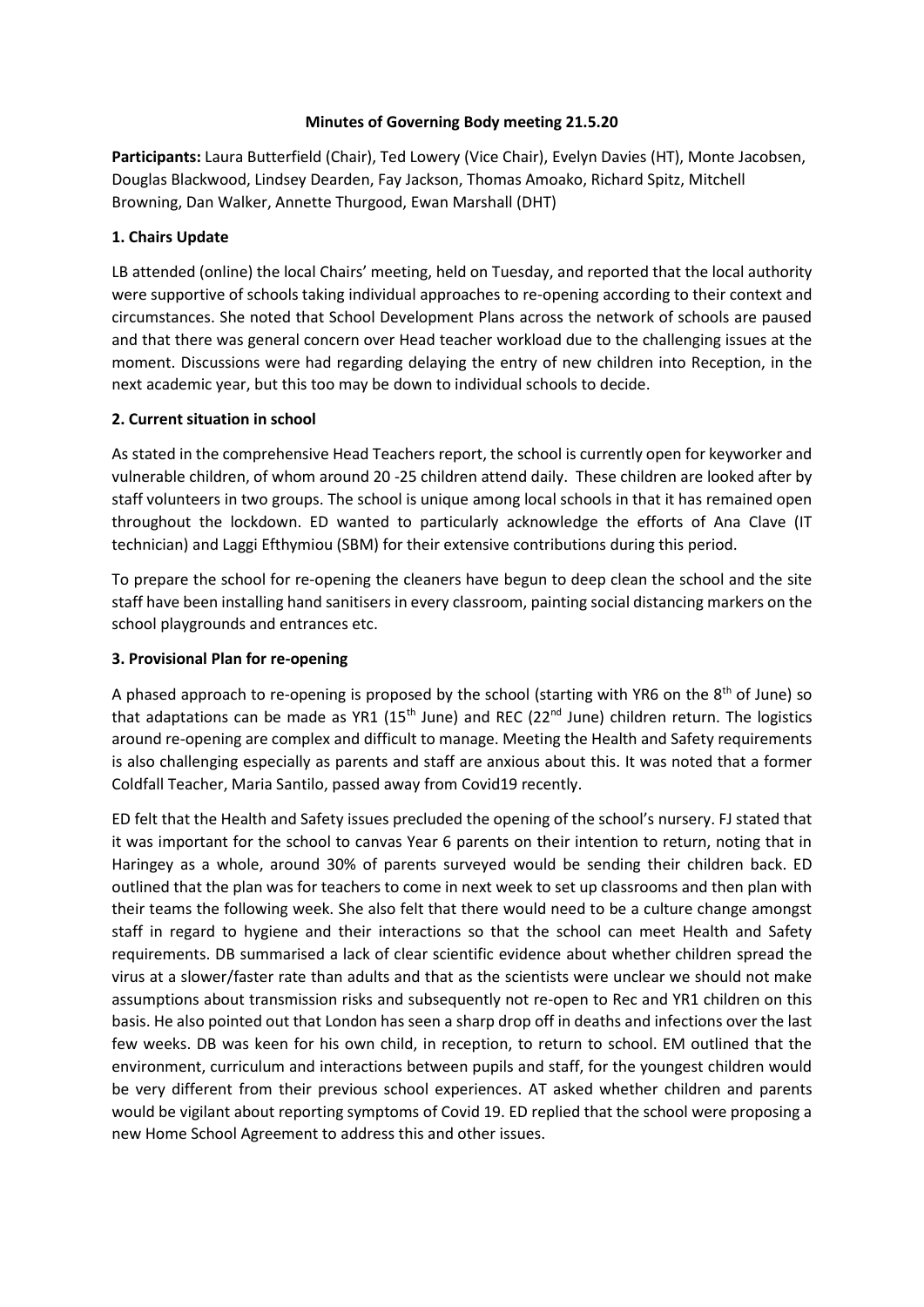FJ commented that a provisional timeline for parents would be useful, with the caveats that it would be subject to review and possible change. RS and LD said that they felt that parents would be back the school's plans and be as flexible as necessary, especially if the communication is clear. DB did recommend that, in his experience, high risk adults (BAME, aged, overweight) should be precluded from working with the youngest children or work from home where possible as they are more vulnerable.

There was agreement from the governors to proceed with the school's re-opening, subject to development in risk, government instruction etc.

### **4. Risk Assessment**

A comprehensive risk assessment has been produced using the Haringey model. It highlights the difficulties around social distancing with very young children. In addition, preparing meals will be an issue due to 5 out the 8 kitchen staff being aged, BAME and or overweight. All children bringing in packed lunches was proposed but the school has to consider the universal free school meals grant it has received and the obligation to offer a meal, daily to KS1 children.

ED remarked how a parent said that she would hold the school responsibility should her vulnerable child contract Covid19. TL said that liability is unlikely to be an issue as it would be impossible to prove where infected was transmitted.

To minimise risk the school proposes to send home entire 'pods' of pupils if symptoms are displayed. They whole pod and staff attached to it would remain at home until the test result was received. Ed felt that this immediate isolation of the pod was essential to quell parental and staff anxiety. Testing is the parental responsibility. DB informed the GB that tests were approximately 70% reliable and, in his experience, it takes 48 hours for results to be returned.

# **5. NLC**

The schools local Network Learning Community are adopting a broadly similar approach to Coldfall and have an agreed start date of the  $8<sup>th</sup>$  of June.

#### **6. Staff Issues**

ED stated any school re-opening is also predicated on agreement from the members of the NEU and UNISON. 90% of Coldfall staff are a member of these unions. The school will be responding to their concerns by supplying the aforementioned risk assessment.

BAME staff are a concern as they are considered more vulnerable and there are additional members of staff who are anxious about using public transport, have pre-existing health conditions or live with vulnerable family members. There are some tensions evident between groups of staff who perceive others to be doing less than them e.g. cleaners and kitchen staff. FJ and LB stated that the school could not force a member of staff to come in. Each staff member will have to respond to the risk assessment on a personal level based on their unique circumstances. In addition, the school's opening preparations may be put back by staff insisting on their half term break.

#### **7. Remote learning**

Online learning for pupils is standardised across the Google Classroom and Tapestry (for REC children) platforms. Each class teacher produces two weekly videos outlining the expectations and content. There are maths problems and Green, Music and PE activities in addition to the individual class